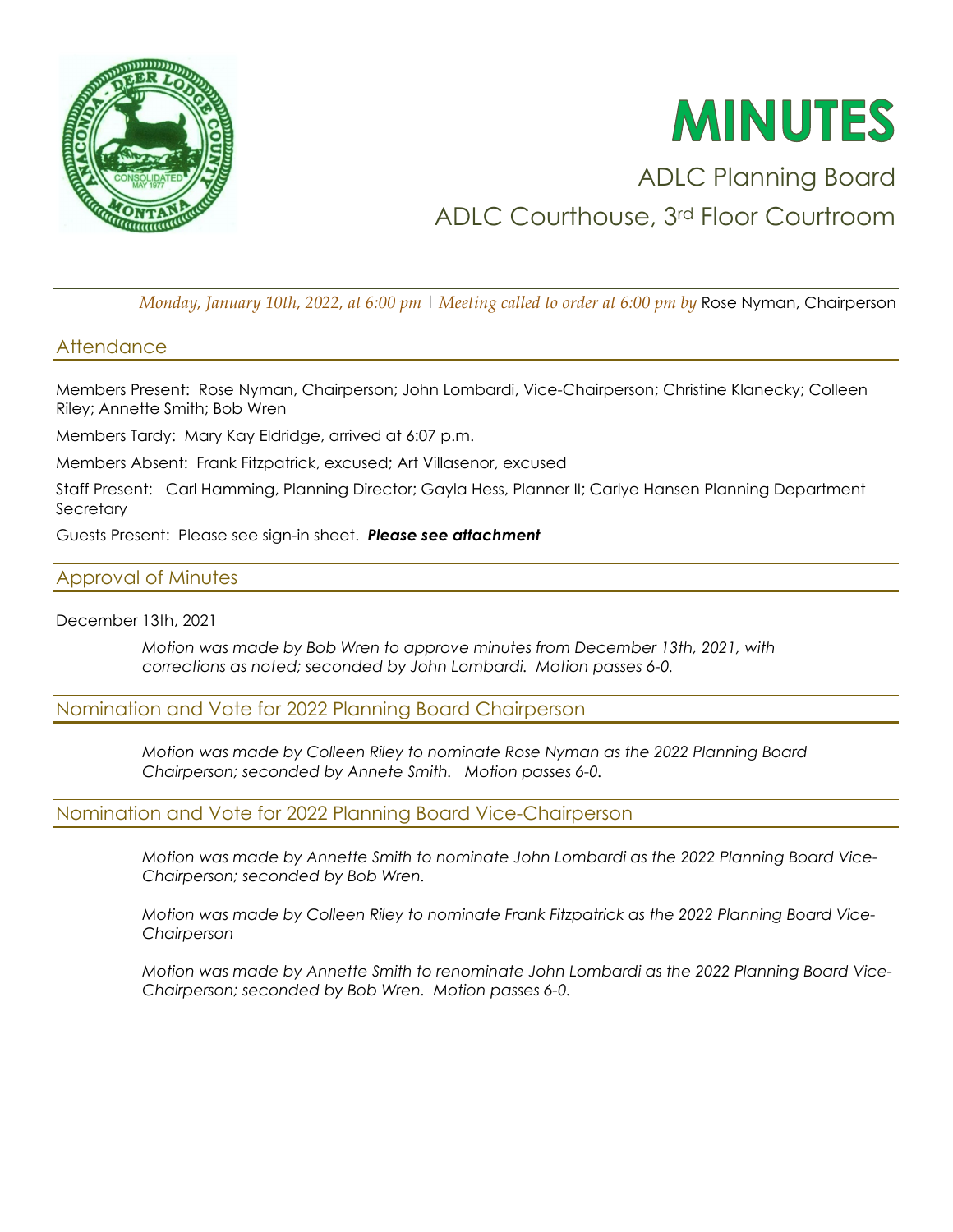#### **Old Works Estates Major Subdivision – Preliminary Plat Approval**

PUBLIC HEARING on a Major Subdivision application submitted by the Alloy Group on behalf of Discover Anaconda (formerly Anaconda Local Development Corporation) to subdivide a portion of the COS 478-D. The preliminary plat proposes the creation of 34 -residential lots from the existing 13.3-acre parcel located within the Medium Density Development District. Property is located between Pizzini and Goosetown Road; legally described as:

S02, T04 N, R11 W, C.O.S. 478-D, PARCEL 1-4, ACRES 13.303

#### Staff Report

Carl Hamming, Planning Director, reviewed and presented the staff report put together by he and his office. All content can be located on the ADLC website. He discussed the nature of the request as subdividing the property into 34 total lots from the 13.3-acre parcel. The created lots would all be intended and zoned for residential purposes. In late 2020, the Planning Board and ADLC Commission recommended and approved a zoning map amendment to redesignate the land as Medium Density Residential.

There have not been many public comments in the way of proponents or opponents. Fish, Wildlife, and Parks did call to just clarify where the subdivision will be placed and to be assured that the subdivision is south of Pizzini Way and not near the creek. They have no objections and no comments other than this verification.

The Planning Department does recommend that the Planning Board send a recommendation of approval and has five (5) conditions, and these were gone over in detail.

#### Questions from the Board

#### *Bob Wren*

Mr. Wren asked about the engineering estimate of costs. Mr. Hamming felt that this be best to refer to Sarah Cline, from The Alloy Group. Ms. Cline stated that there may be a very early preliminary estimate, but the upto-date estimate is usually submitted with the Request for Bid to the Commission. Mr. Hamming stated that he believes this will be happening in the very near future and that Discover Anaconda has been working n this subdivision for quite a few years. They are hoping to go out to bid this month. They are looking to have these available for construction in 2023.

#### Applicant Report

#### *Sarah Cline, The Alloy Group on behalf of Discover Anaconda*

Ms. Cline stated that she has not much more to add at this time. There will be water and sewer service. Northwestern Energy will be doing gas and electric.

#### Questions from the Board

#### *Bob Wren*

Mr. Wren just wanted to confirm again that this project is going out to bid in February, and he is confirming that the county will be paying for all the improvements and will be paid back after the sale of the lots. Mr. Hamming reviewed some of the background on this. The County signed an MOU when they committed to the road and street improvements, water, and sewer, and as each lot sells, Discover Anaconda will reimburse the County on a settled amount. Mr. Wren asked if Discover Anaconda has signed on the amounts per lot and Mr. Hamming stated that it will be \$35.000.00 per lot. He then confirmed that each lot will be going for about \$50,000.00. He stated that each street will have sidewalks and that these will be dedicated streets that will be maintained by ADLC.

Adam Vauthier, Director of Discover Anaconda, then went on to state that the other \$18,000.00 will go towards the payment of the Northwestern Energy bill, so that is not included in what the County will be bidding. Also, there will be the costs that will need to be paid to The Alloy Group. So, he stated that in the end, they are just hoping that they break even on the project.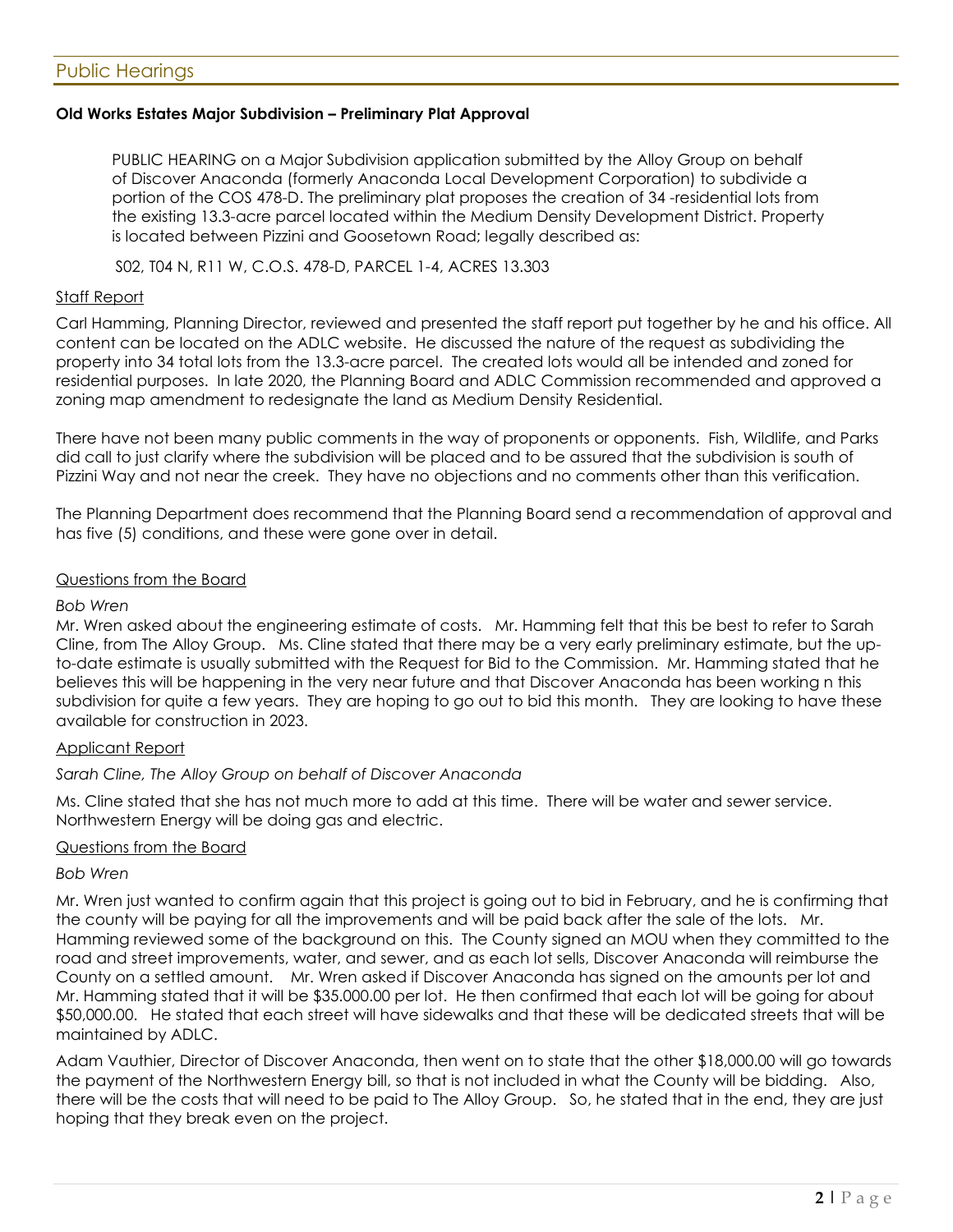### *John Lombardi*

Mr. Lombardi is just wondering about how one does an HOA from scratch. Mr. Vauthier stated that Mr. Ken Connors is the attorney for Discover Anaconda and is handling all the legal issues. He states that essentially when you buy the property, there is a sign-in into the HOA, and until 51% of the property is sold Discover Anaconda will be the deciding partner in the HOA to make decisions regarding the covenants that will be put on the property. Right now, this is basic, but until 51% of properties are sold, there will be a committee, and then after the 51% of the lots are sold, the HOA will have to develop their own Board of Directors to manage the HOA.

#### *Rose Nyman*

Ms. Nyman asked that if in the list of neighbors to the project, several of the names were misspelled, and she is asking that these be corrected. She is asking about the parkland and if this is just going to be a very narrow strip along the trail and this was confirmed. She is also asking about the soil that is recommended be removed and who will be responsible to have this removed. Ms. Cline states that this is scheduled to be part of the bid cost for the contractor and will be part of the subgrade. Ms. Nyman then states that there is a section that states that the soil that was brought in will need to be replaced. Again, she asks who is responsible. Ms. Cline states that it will be under the pavement and sidewalk improvement to be sure they get the appropriate compaction, but as far as the financial responsibility, this will be all included in the overall bid for the street construction and as discussed before the county will b e reimbursed the \$35,000.00 per lot, so that will not be a separate cost. As far as building the home and doing driveway work inside the lot within the property lines, this will be the responsibility of the homeowner and they would be required to get a permit before they dig below the soil cap. Mr. Wren confirmed that there is nothing wrong with the soil, it is just that the soil is too fine, and it was recommended that to get the compaction that is needed, and to get no movement, that they would need to replace this soil. Ms. Cline confirms this.

Public Hearing

**Proponents** None

**Opponents** None

Board Discussion

None

#### **Motion**

*Motion is made by Bob Wren to recommend approval of the proposed major subdivision to subdivide a portion of the COS 478-D. The plat proposes the creation of 34-residentail lots from the existing 13.3-acre parcel located within the Medium Density Developmental District and move this on to the ADLC Commission with the five (5) conditions of approval as recommended by the Planning Department: seconded by Collen Riley. Motion passes 7-0.* 

#### **Triple Creek Subsequent Subdivision – Jack Stodden**

PUBLIC HEARING on a Subsequent Subdivision application submitted by Jack Stodden to subdivide. The preliminary plat proposes to create 2-residential lots from the existing 20.623-acre parcel within the Spring Hill Development District. Property is legally described as:

S19, T05 N, R12 W, C.O.S. 89C, ACRES 20.623, M&B TRACT IN H.E.S. 103

#### Staff Report

Gayla Hess, Planner II, discussed that after the Planning Board preapplication meeting in December, she reached out to the applicants for the Triple Creek Subdivision. They were confident that they would be able to provide supplemental material for the preliminary plat hearing for this Planning Board meeting, yet as they started to work through some of those documents, they realized that they needed a little more time, so they just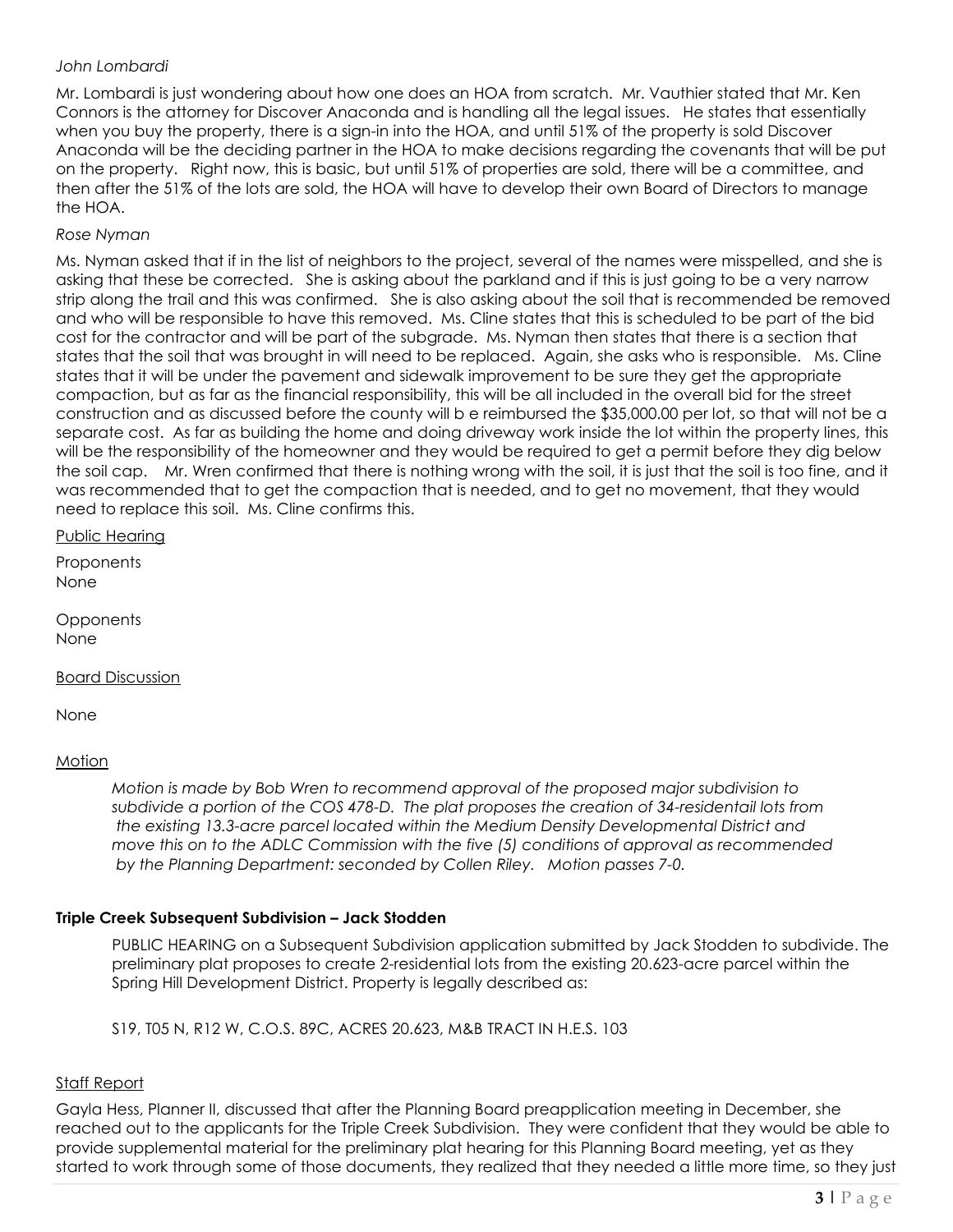asked to postpone. It does sound like several of the applicants will be out of the area so it may be several months before we revisit this.

#### **Motion**

*Motion is made by John Lombardi to table the public hearing on the Triple Creek Subdivision; seconded by Bob Wren. Motion passes 7-0* 

# **Mission Mountain Holdings, Major Development Permit**

PUBLIC HEARING on a Major Development Permit (MDP) application submitted by Mission Mountain Holdings to open a marijuana dispensary at 7022 Montana Highway 1 (immediately west of the Town Pump) in the Highway Commercial Development District. Property is legally described as:

S02, T04 N, R11 W, ACRES 3.182, TR IN SE4 & TR IN SW4 1-4-11

#### Staff Report

Carl Hamming, Planning Director, discussed that Mission Mountain Holdings had submitted their application and had thought that they were on track, but they were unable to finalize their lease with Town Pump, so they want to get that finalized and have requested that they be allowed to postpone the public hearing until they have a lease signed.

#### Motion

*Motion is made by Colleen Riley to table the public hearing for the Major Development Permit for Mission Mountain Holdings, seconded by Annette Smith. Motion passes 7-0.* 

# New Business

1. Preapplication Meeting – Betsy Planned Urban Development

Gayla Hess, Planner II, presented a report put together by she and her office. All content can be located on the ADLC website. The applicant, Mr. John Fitzpatrick, wishes to create 23-lots and a common area with supporting utility areas/easements through a Rural Planned Urban Development (PUD) In the Georgetown Development District. This development will include a community water system. He has started to look at roads for the subdivision. He is also considering a convenance like other subdivisions that he has worked on in the area.

#### John Fitzpatrick, Applicant

Mr. Fitzpatrick is here this evening on behalf of the Southern Cross Company, LLC. This is a multimember limited liability company that owns basically about 300 acres in the area being discussed near Southern Cross. Mr. Fitzpatrick is a member and is also the managing member of the company.

The proposal brought before the Board today is a 23- unit planned unit development. This would be approximately halfway between the 7-Gables and St. Timothy's Chapel. This is before the hard left to the chapel and the first phase would be at that corner. There is a road system inside that will have two points of entry on the Southern Cross Road. There will be a lower road and an upper road. In between will be the 23 lots. As Ms. Hess pointed out, they will be putting in a community water system. At this point, the design calls for a 30,000-gallon storage tank up on the top of the hill feeding an 8-inch pressure main downhill with 3-inch lines running off to individual lots to provide service to these lots. There will also be three fire hydrants installed which will produce pressurized water system that complies to the planning requirements of the Georgetown Lake Volunteer Fire Department. He had a meeting with Mr. Bjorklund and Mr. Unger, and they went through their needs, and they will be meeting all their requirements. He doesn't think that there will be any home that will be further than 600 feet from a hydrant. They told me that their stop gap standard is 1000 feet. There will be individual septic tanks on the lots. The lots will range in size from about ½-acre up to about 0.86-acres. They are looking at this as a 2-phase development, hopefully getting 11 lots in within 2022, and coming back with 12 more lots in 2023. This is really a reflection with the problem that they are having with the State of the Montana.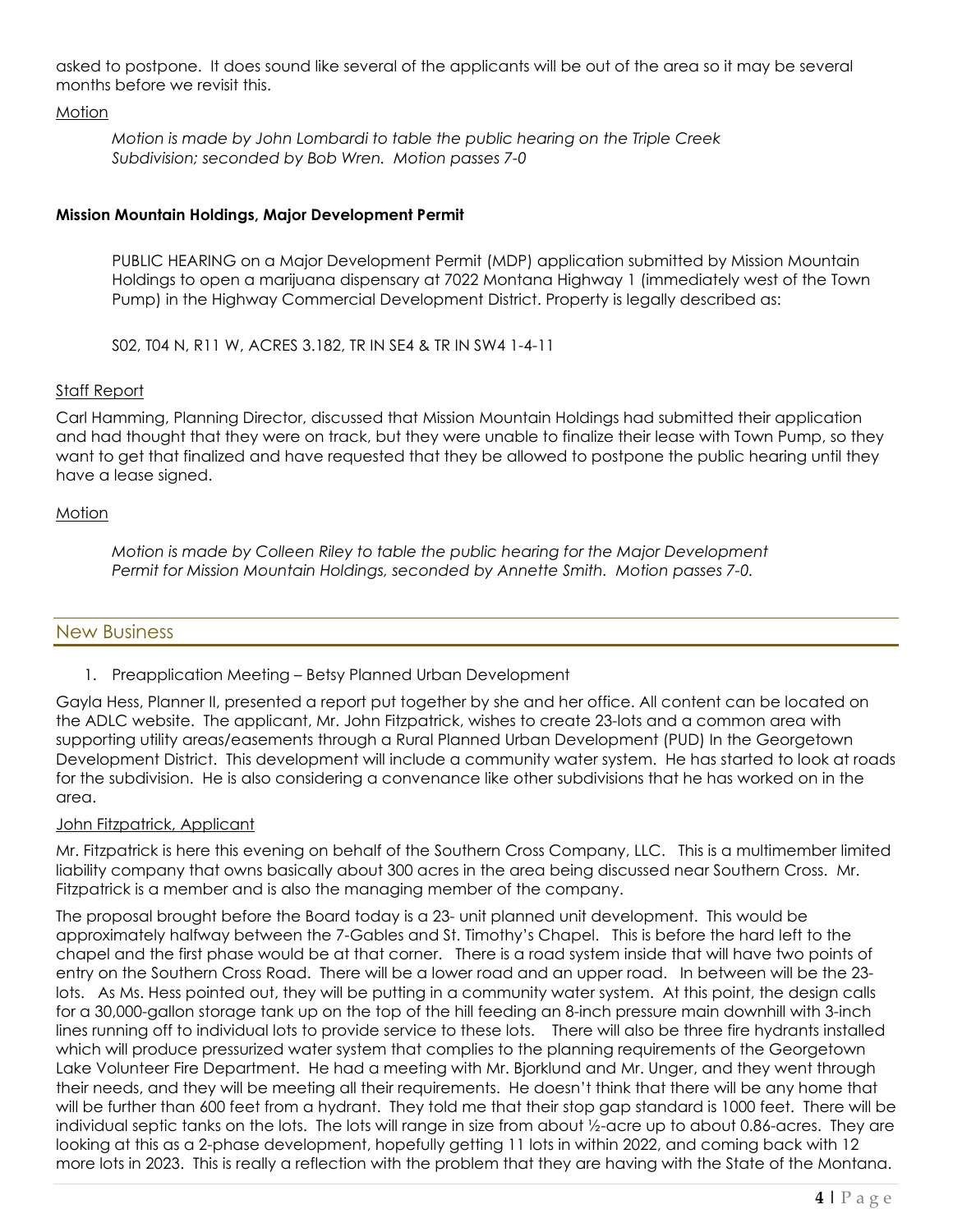He states that when you involve the State of Montana, it is like you are dropping things into a black hole and things are very slow coming back out. He has been several months working on another subdivision's water application, and it is just not going very quickly, and he feels that this may be what delays him, but he is hoping to get 11 lots into the lower area.

He states that this area is very healthy as far as fire. He says that the area was logged about 20-years ago prior to the pine beetle infestation. They do not have much in the way of dead timber or anything standing dead on the property. It has all been cleaned up and he stated that this is probably the healthiest forest in that part of the County.

He has a draft of the convenance, and he will probably have this into Mr. Hamming next week. They are taking a set of convenance that they have for the Niantic Subdivision behind of Old Georgetown and are adding things to cover the water system requirements as this will be a public water system under the State of Montana regulations. He should have the draft into the Planning Department this next week.

There will be an HOA. The HOA will be responsible for operating the water system, maintaining the road, and plowing the snow.

#### Questions / Comments from the Board

#### *Christine Klanecky*

Ms. Klanecky asked what he thought the individual lots will go for?

Mr. Fitzpatrick stated that this will be a very capital-intensive development with the water system. He is thinking that the lots will go in the range of \$250,000.00 per acre.

#### *Annette Smith*

Ms. Smith just wanted to state that this amount seems like a lot, and she does know that property is very expensive up there, but locally, she feels that folks cannot afford that. Mr. Fitzpatric stated that the sad reality is that locally folks don't buy places at Georgetown Lake from Anaconda or Butte anymore. Virtually, most of the population that has come to Georgetown the last few years has been out of county. Initially, it was folks out of Missoula. There were some folks from Helena, but the last two years, the land rush has come from people from Bozeman.

# **Discussion Regarding Public Outreach Meetings for the proposed DPS Changes**

Gayla Hess, Planner 2, stated that some of the flyers and advertising is out there for the Outreach Schedule and that the first meeting will be tomorrow. They are still looking for interest from the Board members to help chat about the DPS with fellow citizens.

Mr. Hamming stated that he doesn't exactly know how these meetings will go. There is nothing formal prepared. He states that Ms. Hess did do a very nice one-page information sheet just explaining what the developmental districts are and that this is the zoning for Deer Lodge County and that every property in the County does have zoning or developmental district. This also talks about permitted uses, special uses, and the fact that they are trying to clarify the DPS, and that is why we are doing the Outreach Sessions. They wanted to keep this broad so this is just an informational handout and if folks want to follow-up with the department at a future date, they certainly can, or they can look up information online. Again, there is no Power Point presentations, there is no pitch that they are trying to convince folks of. This is just a venue for the community to hear and see what questions are brought up. Folks can come and go as they please, but the department would like to have as many Board members there as possible for each session to also hear what folks are enthusiastic about or what they are complaining about or what they may be concerned about. There are things that they may look at incorporating into the DPS, or just evaluate some proposals by the citizens. They would like to keep this social and get some positive feedback.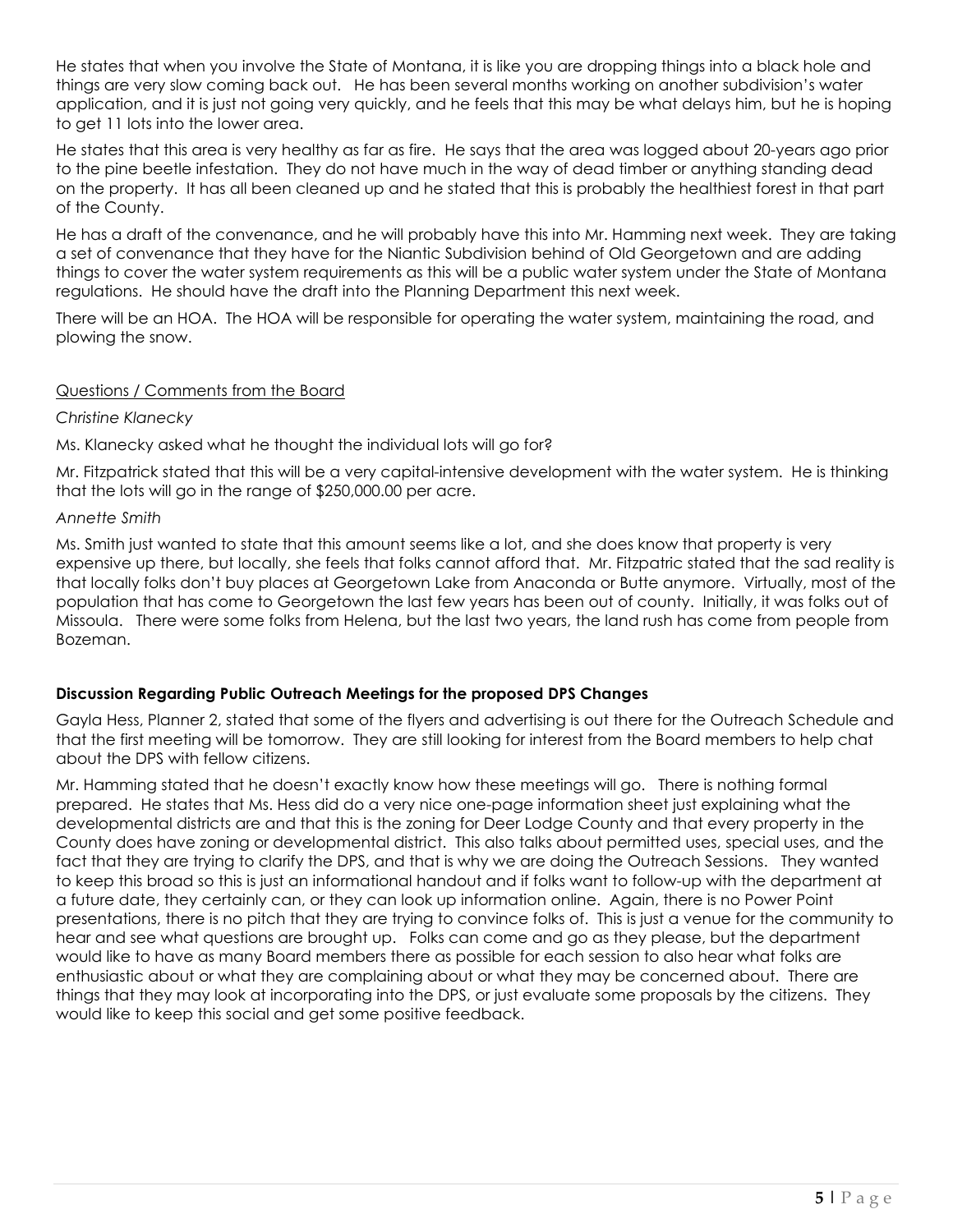# Board Questions and Comments

Ms. Nyman just wanted to remind the Board that they need to be careful about side conversations, that this is a government meeting, and anything being said should be able to be heard by fellow Board members.

# Staff Questions and Comments

Ms. Hess just wanted to remind everyone that on Thursday, January 13<sup>th</sup>, 2022, there will be a Historic Resourcces Board Meeting at 10:30 a.m., and this will be followed at noon on Thursday, by the first Anaconda's Past Speaker Series event. This will be held at the Forge and there will be light refreshments and cookies. She stated that folks are welcome to bring a lunch or a snack. Mary Lynn McKenna will the be the speaker on rural schools and to her understanding, Ms. McKenna is one of the last teachers who was at the Fishtrap School House.

#### Public Comment

None

Next Meeting

Monday, March 14th, 2022

# **Adjournment**

*Motion was made to adjourn by Colleen Riley; seconded by Annette Smith. Motion passes 7-0.*

#### Final Minutes Approved

#### Approved 03/21/2022

Respectfully Submitted, Carlye Hansen ADLC Planning Department Secretary

Attachments: Guest Sign In Sheet